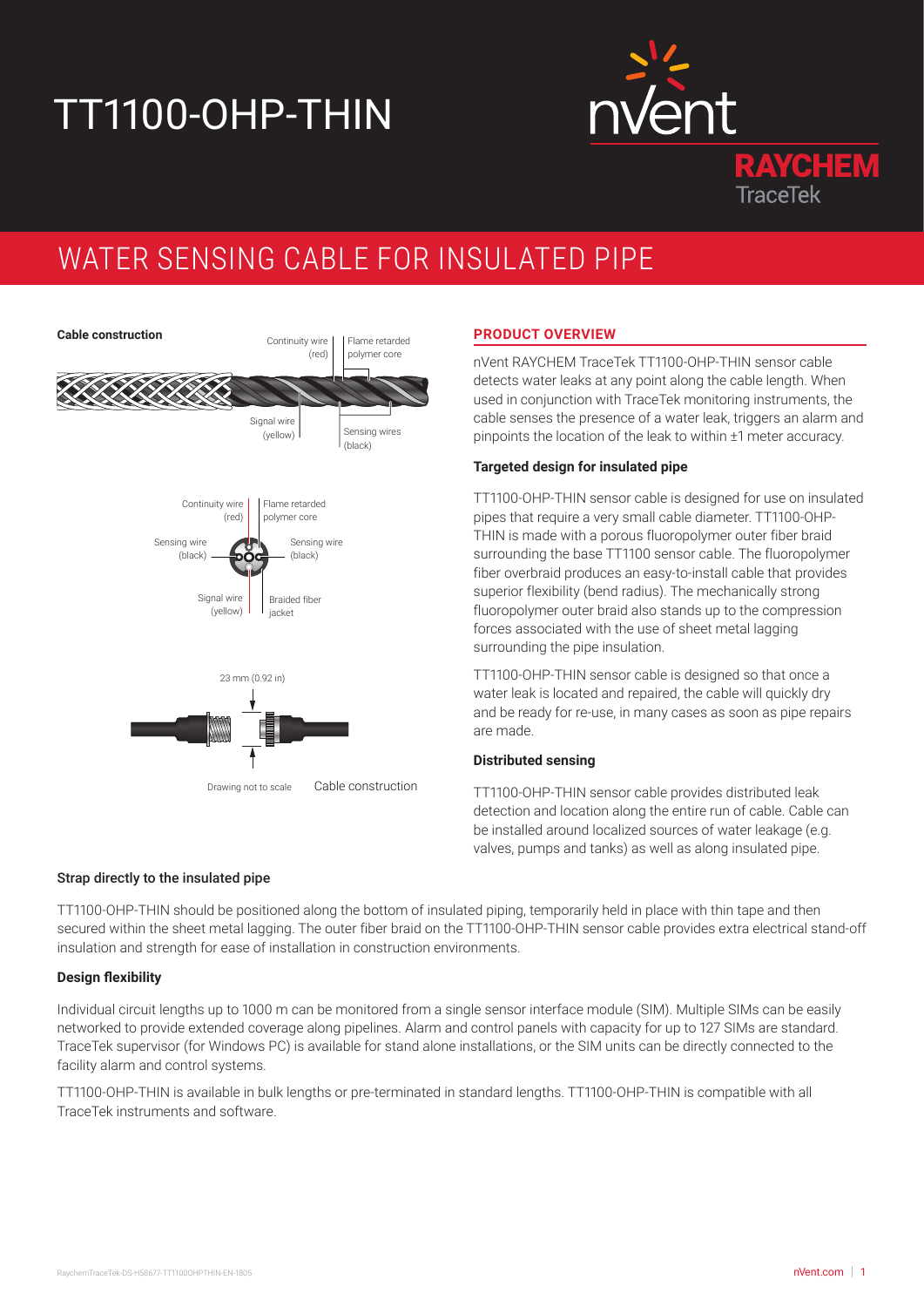



#### **TT1100-OHP modular sensing cable with factory-installed connectors**

| <b>Catalog number</b>   | <b>Part number</b> | <b>Description</b>                                   |
|-------------------------|--------------------|------------------------------------------------------|
| TT1100-OHP-THIN-1M-PC   | P000001257         | 3 ft (1 m) sensing cable                             |
| TT1100-OHP-THIN-3M-PC   | P000001256         | 10 ft (3 m) sensing cable                            |
| TT1100-OHP-THIN-7.5M-PC | P000001255         | 25 ft (7 m) sensing cable                            |
| TT1100-OHP-THIN-15M-PC  | P000001254         | 50 ft (15 m) sensing cable                           |
| TT1100-OHP-THIN-30M-PC  | P000001253         | 100 ft (30 m) sensing cable                          |
| TT1100-OHP-THIN-50M-PC  | P000001252         | 165 ft (50 m) sensing cable                          |
| TT1100-OHP-THIN-100M-PC | P000001251         | 328 ft (100 m) sensing cable                         |
| TT1100-OHP-THIN-XX-PC   | P000001258         | User definable custom length between<br>1 and 500 ft |

#### **TT1100-OHP bulk sensing cable (connector kits required)**

| Catalog number     | <b>Part number</b> | <b>Description</b>                                                                             |
|--------------------|--------------------|------------------------------------------------------------------------------------------------|
| TT1100-OHP-THIN-SC | P000001250         | Bulk sensing cable on reel<br>Minimum length: 350 ft (75 m)<br>Maximum length: 1000 ft (300 m) |

| <b>Connector kits (not shown)</b> |                    |                                                 |  |  |
|-----------------------------------|--------------------|-------------------------------------------------|--|--|
| Catalog number                    | <b>Part number</b> | <b>Description</b>                              |  |  |
| TT-1100-OHP-CK-PC-M/F             | P000001186         | Components for ten mated pairs of<br>connectors |  |  |

#### **PRODUCT CHARACTERISTICS**

| Cable core diameter                         | $5.5$ mm $(0.22$ in) nominal                     |  |  |
|---------------------------------------------|--------------------------------------------------|--|--|
| Cable diameter with braid                   | $6.8$ mm $(0.27$ in) nominal                     |  |  |
| Braided fiber jacket                        | $Color - white$                                  |  |  |
| Connector diameter                          | 23 mm (0.92 in) nominal                          |  |  |
| Signal wires                                | 2 x 26 AWG with fluoropolymer insulation         |  |  |
| Sensing wires                               | 2 x 30 AWG with conductive fluoropolymer jacket  |  |  |
| Core                                        | Flame retarded polymer                           |  |  |
| Cable weight                                | 3.7 kg / 100 m nominal (2.5 lb / 100 ft nominal) |  |  |
| <b>TECHNICAL INFORMATION</b>                |                                                  |  |  |
| Crush resistance                            | $>100 \text{ kg/cm}^2 (1400 \text{ lb/in}^2)$    |  |  |
| Maximum continuous operating<br>temperature | $80^{\circ}$ C                                   |  |  |
| Leak location accuracy                      | $+/- 1$ m (3.3 ft)                               |  |  |
| Resettable                                  | Can be reused after cable is allowed to dry      |  |  |
| Resistance to humidity                      | <2 µA leakage per 100 feet @ 90% RH / 20°C       |  |  |